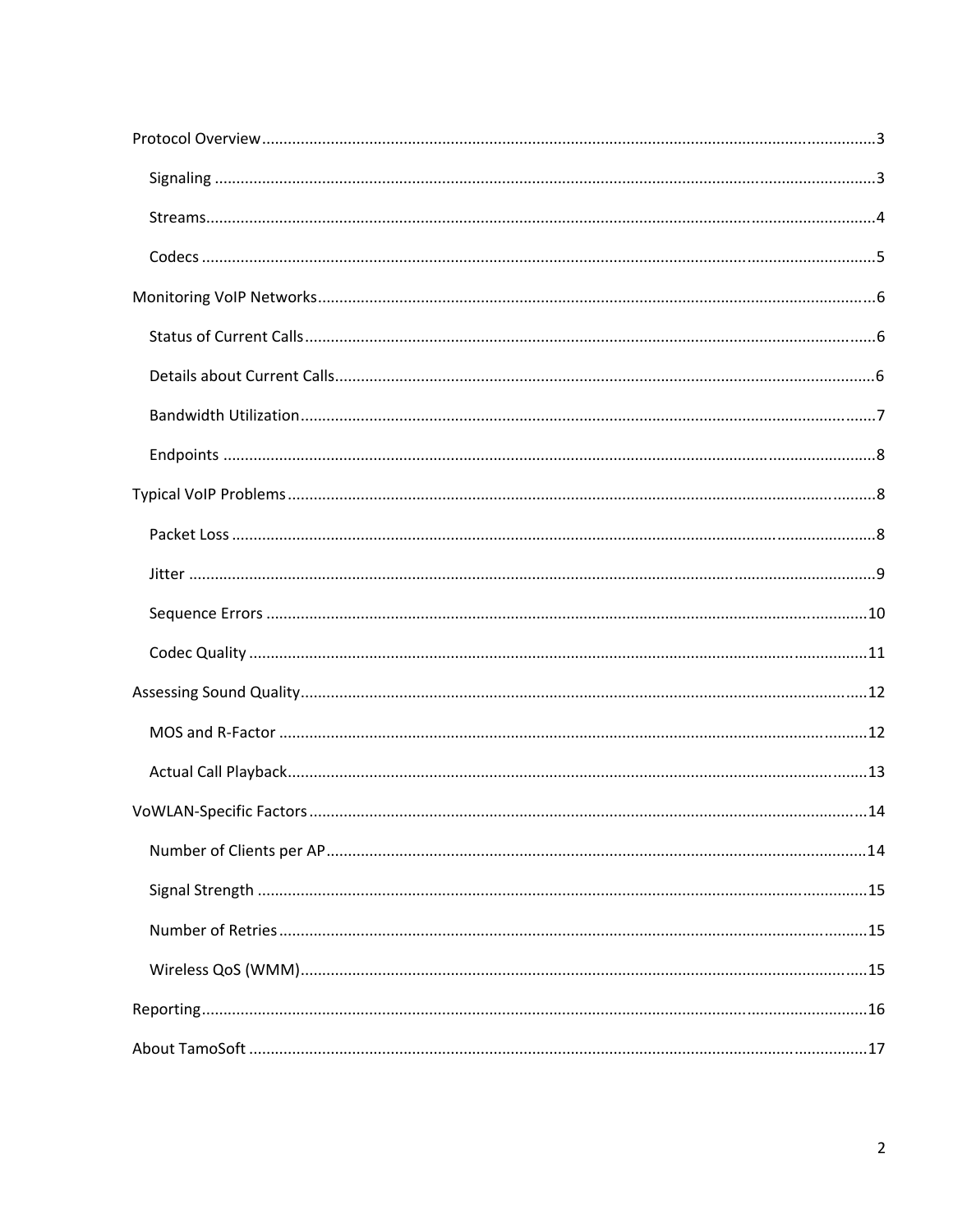# <span id="page-2-0"></span>**Protocol Overview**

This chapter overviews the VoIP transport protocol.

Voice over IP uses the Internet Protocol (IP) as an underlying transport base. Voice is digitized, converted to IP packets, and transmitted from point to point over an IP network.

#### **Signaling**

VoIP standards define numerous signaling protocols that are used to set up and carry out the calls, transmit information required to identify and locate remote callers, and negotiate carrier and endpoint capabilities. Different companies developed numerous different signaling protocols within the VoIP scope. SIP and H.323 are dominating the VoIP arena as the most commonly used signaling protocols.

Choosing one signaling protocol over another when developing a VoIP solution is a matter of a set service requirement and the choice of equipment. SIP is commonly chosen among the full-scale VoIP carriers to make use of the abundance of SIP-compatible VoIP devices including the numerous inexpensive SIP phones and adapters. When multimedia communication over IP networks is required, including video conferencing and data calls in addition to audio transmission, H.323 becomes the natural choice.

As defined by the scope of the signaling protocols, there are numerous potential problems that may arise because of compatibility or networking problems. The dreadful "unable to connect" problem lies frequently in the domain of signaling protocols. The two peers, once located, may be unable to connect because of compatibility problems between the two endpoints (various SIP implementations are especially prone to this problem) as well as the lack of the required features such as conference calling in one of the connecting devices.

A network analyzer should recognize and support both SIP and H.323 signaling protocols, allowing the detection of problems that occur on the signaling phase early during the implementation of a VoIP system. Throughout this white paper, we'll be illustrating the problems and solutions with the help of [CommView](http://www.tamos.com/products/commview/) and [CommView](http://www.tamos.com/products/commwifi/) for WiFi, software-based network analyzers for wired and wireless networks that include a VoIP analysis engine.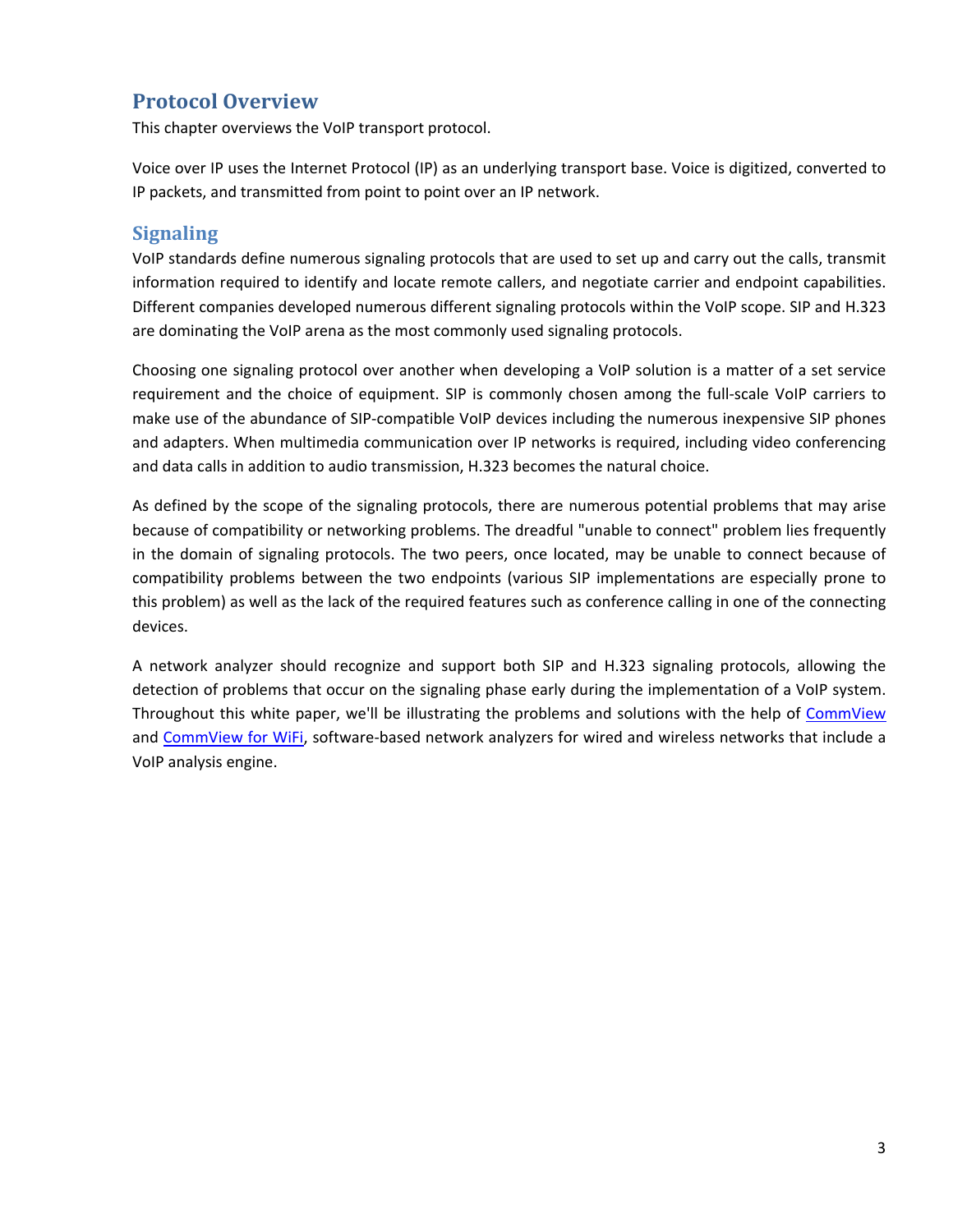<span id="page-3-0"></span>

| <b>CommView</b>                            |                                                                                                                                                                                                                                                                                                                                                                                                                        | $-10X$                                                                                                         |  |  |  |  |  |  |  |  |
|--------------------------------------------|------------------------------------------------------------------------------------------------------------------------------------------------------------------------------------------------------------------------------------------------------------------------------------------------------------------------------------------------------------------------------------------------------------------------|----------------------------------------------------------------------------------------------------------------|--|--|--|--|--|--|--|--|
| File Search View Tools Settings Rules Help |                                                                                                                                                                                                                                                                                                                                                                                                                        |                                                                                                                |  |  |  |  |  |  |  |  |
|                                            | $\blacktriangledown$<br>Intel(R) 82566DM Gigabit Network Connection                                                                                                                                                                                                                                                                                                                                                    |                                                                                                                |  |  |  |  |  |  |  |  |
|                                            | $\mathbf{D} \mathbf{D} \mathbf{A} \mathbf{B} \mathbf{A} \mathbf{A} \mathbf{A} \mathbf{A} \mathbf{B} \mathbf{A} \mathbf{B} \mathbf{B} \mathbf{B} \mathbf{B} \mathbf{B} \mathbf{B} \mathbf{A} \mathbf{B} \mathbf{A} \mathbf{B} \mathbf{A} \mathbf{B} \mathbf{A} \mathbf{B} \mathbf{A} \mathbf{B} \mathbf{A} \mathbf{B} \mathbf{A} \mathbf{B} \mathbf{A} \mathbf{B} \mathbf{A} \mathbf{A} \mathbf{A} \mathbf{A} \mathbf{$ |                                                                                                                |  |  |  |  |  |  |  |  |
|                                            | → Latest IP Connections   └ Packets   ৣ Logging   ◆ Rules   ☆ Alarms                                                                                                                                                                                                                                                                                                                                                   | 圖 VolP                                                                                                         |  |  |  |  |  |  |  |  |
| SIP Sessions (3)                           | <b>SIP Sessions</b>                                                                                                                                                                                                                                                                                                                                                                                                    |                                                                                                                |  |  |  |  |  |  |  |  |
| H.323 Sessions (0)                         | Src IP<br>Dest IP<br><b>Start Time</b>                                                                                                                                                                                                                                                                                                                                                                                 | End Time<br><b>Duration</b><br><b>Status</b>                                                                   |  |  |  |  |  |  |  |  |
| RTP Streams (2)                            | 210.54.125.221<br>210.54.125.100<br>6:52:11 PM                                                                                                                                                                                                                                                                                                                                                                         | 6:52:48 PM<br>0:00:36.4<br>Completed                                                                           |  |  |  |  |  |  |  |  |
| Registrations [1]                          | 210.54.125.221<br>210.54.125.100<br>6:52:12 PM                                                                                                                                                                                                                                                                                                                                                                         | 6:53:51 PM<br>0:01:39.2<br>Not a call                                                                          |  |  |  |  |  |  |  |  |
| Endpoints (2)                              | 210.54.125.221<br>210.54.125.100<br>6:54:20 PM                                                                                                                                                                                                                                                                                                                                                                         | 6:54:20 PM<br>0:00:00.1<br>Not a call                                                                          |  |  |  |  |  |  |  |  |
| Errors (6)                                 | ⊣                                                                                                                                                                                                                                                                                                                                                                                                                      |                                                                                                                |  |  |  |  |  |  |  |  |
| Call Logging                               | <b>SIP Session</b>                                                                                                                                                                                                                                                                                                                                                                                                     | $\overline{\mathbf{x}}$                                                                                        |  |  |  |  |  |  |  |  |
| Report                                     | Call Info<br>RTP Streams (2)                                                                                                                                                                                                                                                                                                                                                                                           |                                                                                                                |  |  |  |  |  |  |  |  |
|                                            |                                                                                                                                                                                                                                                                                                                                                                                                                        | Time<br>Operat<br>Request/Response                                                                             |  |  |  |  |  |  |  |  |
|                                            | Timing<br>$\boxdot$                                                                                                                                                                                                                                                                                                                                                                                                    | 18:52:1<br><b>INVITE</b><br>INVITE sip:8495. ▲<br>$\overline{+}$                                               |  |  |  |  |  |  |  |  |
|                                            | 8/23/2006 6:52:11 PM<br><b>Start Time</b>                                                                                                                                                                                                                                                                                                                                                                              | 18:52:1<br>100 Trying<br>$\overline{+}$                                                                        |  |  |  |  |  |  |  |  |
|                                            | 8/23/2006 6:52:48 PM<br>End Time                                                                                                                                                                                                                                                                                                                                                                                       | 18:52:1<br>401 Authenticatid<br>$\overline{+}$<br>≔                                                            |  |  |  |  |  |  |  |  |
|                                            | 0:00:36.4<br>Duration                                                                                                                                                                                                                                                                                                                                                                                                  | 18:52:1<br>ACK sip:8495249<br>$\overline{+}$<br>18:52:1<br><b>INVITE</b><br>INVITE sip:8495.<br>$\overline{+}$ |  |  |  |  |  |  |  |  |
|                                            | Quality<br>$\Box$<br>MOS Score<br>3.4                                                                                                                                                                                                                                                                                                                                                                                  | 18:52:1<br>100 Trying<br>$\overline{+}$<br>∊                                                                   |  |  |  |  |  |  |  |  |
|                                            | 66<br><b>R-Factor</b>                                                                                                                                                                                                                                                                                                                                                                                                  | 183 Session Prod<br>18:52:1<br>$\overline{+}$                                                                  |  |  |  |  |  |  |  |  |
|                                            | <b>SIP</b><br>$\Box$                                                                                                                                                                                                                                                                                                                                                                                                   |                                                                                                                |  |  |  |  |  |  |  |  |

#### **Streams**

Once the peers are located and a connection is made, the streaming of voice packets begins to occur. In order for the voice conversations to sound natural, without echoes and delays, the voice packets must be transferred over the IP network in real-time. All VoIP standards use Real-time Transport Protocol (RTP) for streaming voice packets in real‐time.

RTP standard does not define, and therefore does not require the use of any specific UDP port, leaving it up to endpoints to agree on a certain port to commence a voice call. The floating‐port implementation makes it difficult to traverse firewalls, often requiring the use of dedicated STUN servers to synchronize the endpoints. A frequent VoIP connectivity problem occurs while attempting to send or receive voice packets via a more or less random port that is blocked by a firewall. A network analyzer allows the RTP streams associated with a specific signaling session to be clearly seen, as well as the IP addresses and the ports being used for the VoIP call, which helps faster and easier deployment of a VoIP system.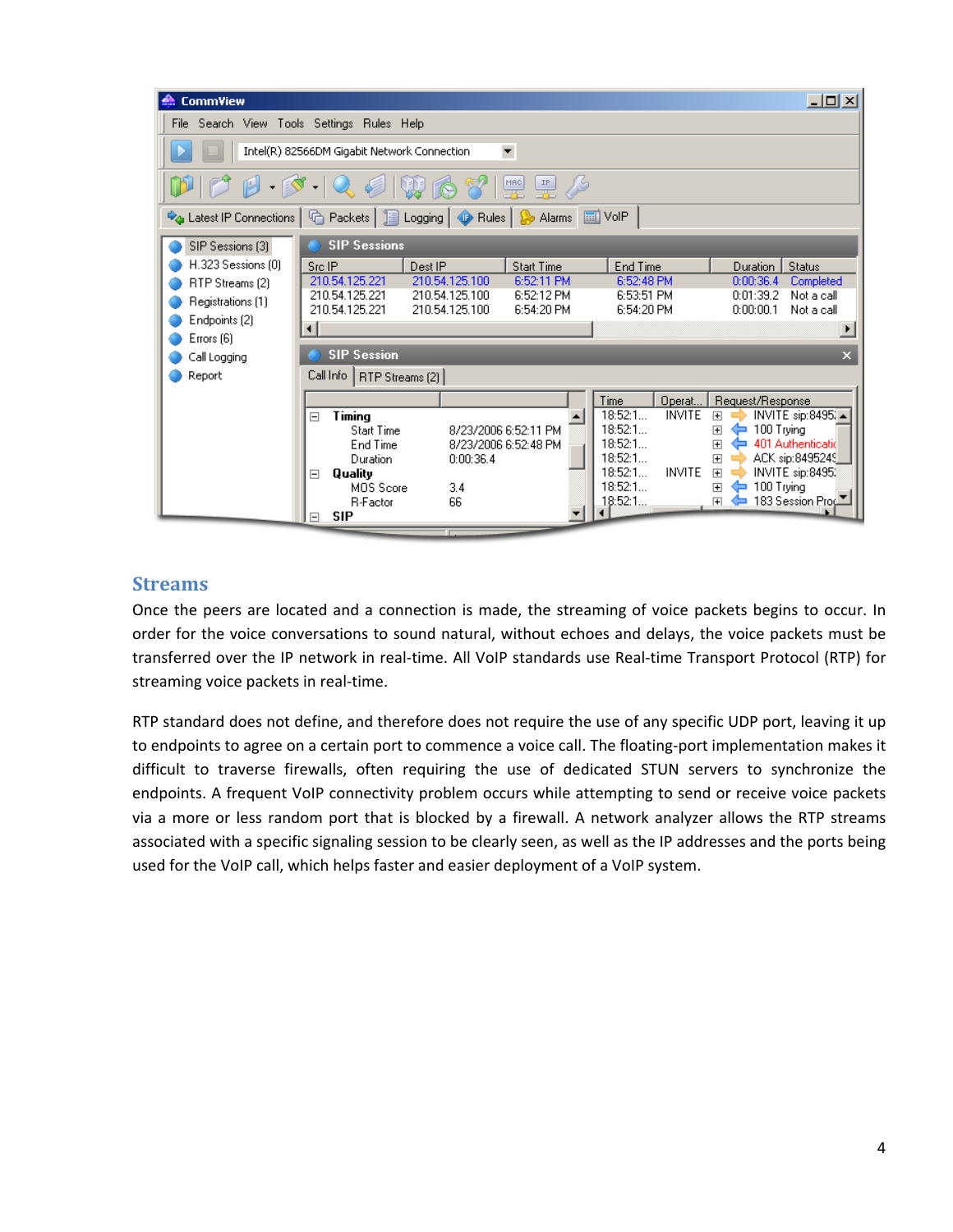<span id="page-4-0"></span>

| <b>RTP Streams</b>                   |                          |                |          |              |             |           |        |                     |                    |                          |
|--------------------------------------|--------------------------|----------------|----------|--------------|-------------|-----------|--------|---------------------|--------------------|--------------------------|
| Src IP                               | Dest IP                  | Start Time     | End Time |              | Duration    | RTP Packe | Averag | Total Traffi        | Max Jitter (ms)    | L(                       |
| 212.55.35.219                        | 86.192.4.88              | 3:32:26 PM     |          | 3:32:50 PM   | 0:00:24.3   | 1087      | 40.48  | 125,972             | 11.29              | $\overline{\phantom{0}}$ |
| 213.46.11.66                         | 213.46.11.154            | 6:08:32 AM     |          | 6:08:44 AM   | 0:00:11.9   | 448       | 21.59  | 33,152              | 3.57               |                          |
| 193,232,243.1                        | 86.192.4.88              | 3:27:58 PM     |          | 3:28:25 PM   | 0:00:27.2   | 863       | 19.27  | 67,314              | 10.80              |                          |
| 212.55.35.254                        | 86.192.4.88              | 3:09:46 PM     |          | 3:10:28 PM   | 0:00:42.0   | 2113      | 83.91  | 452,182             | 306.21             |                          |
| 212.55.35.219                        | 86.140.116.2             | 6:52:23 PM     |          | 6:52:47 PM   | 0:00:23.3   | 753       | 19.63  | 58,734              | 56.28              |                          |
| ⊣                                    |                          |                |          |              |             |           |        |                     |                    |                          |
| <b>RTP Stream</b>                    |                          |                |          |              |             |           |        |                     |                    | $\overline{\mathsf{x}}$  |
| Stream Info                          |                          |                |          |              |             |           |        |                     |                    |                          |
| Charts                               |                          |                |          |              |             |           |        |                     |                    |                          |
|                                      |                          |                |          | Pac          | Time        | Time Inte | Sequen | RTP Timest          | Payload Name       |                          |
| <b>Transport Information</b><br>Ξ    |                          |                |          | $\mathbf{1}$ | 06:08:32.92 | 0.000000  |        | 30059<br>1080704222 | ITU-T G.729 ▲      |                          |
| Src IP                               |                          | 213.46.11.154  |          | 2            | 06:08:32.94 | 0.019999  |        | 30060<br>1080704382 | ITU-T G.729 $\Box$ |                          |
| <b>Src Port</b>                      |                          | 4030           |          | 3            | 06:08:32.96 | 0.019975  | 30061  | 1080704542          | ITU-T G.729        |                          |
| Dest IP                              |                          | 212.46.11.66   |          | 4            | 06:08:32.98 | 0.019985  |        | 30062<br>1080704702 | ITU-T G.729        |                          |
| Dest Port                            |                          | 31954          |          | 5            | 06:08:33.00 | 0.020027  |        | 30063<br>1080704862 | ITU-T G.729        |                          |
| Protocol                             |                          | <b>UDP</b>     |          | 6            | 06:08:33.02 | 0.019992  |        | 30064<br>1080705022 | ITU-T G.729        |                          |
| <b>Timing</b><br>Ξ                   |                          |                |          | 7            | 06:08:33.04 | 0.020045  |        | 30065<br>1080705182 | ITU-T G.729        |                          |
| <b>Start Time</b>                    |                          | 9/13/2006 6:0  |          | 8            | 06:08:33.06 | 0.019956  |        | 30066<br>1080705342 | ITU-T G.729        |                          |
| End Time                             |                          | 9/13/2006 6:0  |          | 9            | 06:08:33.08 | 0.020025  |        | 30067<br>1080705502 | ITU-T G.729        |                          |
| Duration                             |                          | 0:00:11.9      |          | 10           | 06:08:33.10 | 0.019985  |        | 30068<br>1080705662 | ITU-T G.729        |                          |
| Quality<br>Ξ                         |                          |                |          | 11           | 06:08:33.12 | 0.020036  |        | 30069<br>1080705822 | ITU-T G.729        |                          |
| MOS Score                            |                          | 4.1            |          | 12           | 06:08:33.14 | 0.020020  |        | 30070<br>1080705982 | ITU-T G.729        |                          |
| R-Factor                             |                          | 83.2           |          | 13           | 06:08:33.16 | 0.019965  | 30071  | 1080706142          | ITU-T G.729        |                          |
| <b>RTP Statistics</b><br>Ξ           |                          |                |          | 14           | 06:08:33.18 | 0.020015  |        | 30072<br>1080706302 | ITU-T G.729        |                          |
| RTP Packet Count                     |                          | 599            |          | 15           | 06:08:33.20 | 0.019995  |        | 30073<br>1080706462 | ITU-T G.729        |                          |
| <b>Lost Packets</b>                  |                          | 0              |          | 16           | 06:08:33.22 | 0.020015  |        | 30074<br>1080706622 | ITU-T G.729        |                          |
| Duplicate Packets                    |                          | O              |          | 17           | 06:08:33.25 | 0.028216  |        | 30075<br>1080706782 | ITU-T G.729        |                          |
| Sequence Errors                      |                          | 0              |          | 18           | 06:08:33.27 | 0.011824  |        | 30076<br>1080706942 | ITU-T G.729        |                          |
| <b>Network Utilization</b><br>$\Box$ |                          |                |          | 19           | 06:08:33.28 | 0.019966  |        | 30077<br>1080707102 | ITU-T G.729        |                          |
| Total Traffic (bytes)<br>$\boxminus$ |                          | 44,326         |          | 20           | 06:08:33.30 | 0.020012  |        | 30078<br>1080707262 | ITU-T G.729        |                          |
|                                      | <b>Network Transport</b> | 25,158 (56.7%) |          | 21           | 06:08:33.32 | 0.020005  |        |                     |                    | ا 220                    |
|                                      |                          | 2188 (16.2%)   |          |              |             |           |        |                     |                    |                          |

RTP does not use TCP protocol for transmitting voice packets. Despite the fact that TCP guarantees the delivery of the packets, its session initiation time and associated delays are unacceptable for transferring multimedia data in real‐time. Therefore, UDP is the natural choice here. As there is no recovery for the packets not delivered to the recipient, a certain percentage of voice packets are typically lost. While VoIP does provide means to reconstruct the lost packets without significant loss of voice call quality, packet loss beyond a certain level starts to noticeably degrade the quality of the conversation. The illustration above displays the numbers of lost packets, allowing identifying network problems on the streaming phase.

RTP encapsulates additional information in every voice packet, including payload type identification to identify the type of content being transmitted, sequence numbering that is used to detect and identify the lost packets, and time stamping to allow synchronization and jitter calculations. The additional information is extremely handy when analyzing RTP streams in order to identify the source of quality issues.

#### **Codecs**

In order to convert an analog voice signal into a set of digital packets and then reconstruct the packets back into audible voice, special voice codecs were developed. Codecs are used to encode voice into digital form, and decode it back into audible analog form when received. In VoIP, codecs are used to encode voice for streaming across the IP network. There are numerous codecs on the market, many being publicly available at no charge. Codecs vary in the sound quality they deliver, using different bandwidth and computational requirements. With few exceptions, codecs employ compression to save network bandwidth at the expense of using more CPU and memory resources and/or delivering lower voice quality on the receiving end. The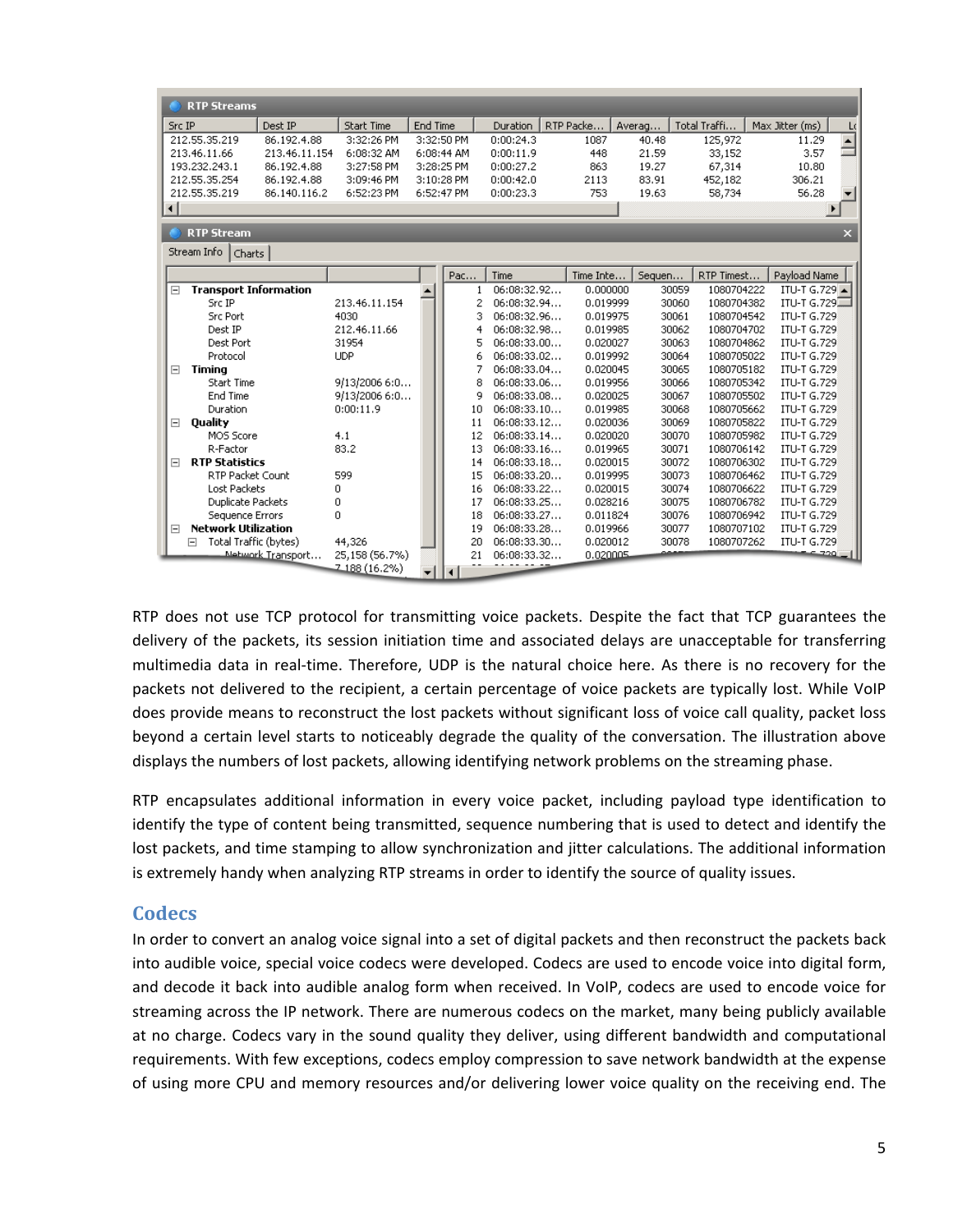<span id="page-5-0"></span>less bandwidth and computational power a codec requires for achieving identical sound quality, the better it is considered to serve its purpose.

G.711 is a common open-source and royalty-free, high bitrate codec. This codec does not require licensing fees and uses very little computational resources while providing the best possible sound quality at the expense of higher than usual network bandwidth. On the other hand, G.723 and G.729 (patent‐protected in some countries) consume 3 to 4 times less bandwidth than G.711 at the expense of increased CPU and memory load and slightly lower sound quality. There are numerous other free and licensed codecs on the market, each offering a different tradeoff between computational requirements, bandwidth, and voice quality.

| Pac | Time            | Time Inte | Operation     | Request/Response                                        |
|-----|-----------------|-----------|---------------|---------------------------------------------------------|
|     | 19:22:45.999980 | 0.000000  | <b>INVITE</b> | INVITE sip:84952492679@sipne<br>$\overline{+}$          |
|     | 19:22:46.057856 | 0.057876  |               | 100 Trying<br>$\overline{+}$                            |
| з   | 19:22:46.057917 | 0.000061  |               | 401 Authentication required<br>$\overline{+}$           |
| 4   | 19:22:46.067018 | 0.009101  |               | ACK sip:84952492679@sipnet.il<br>$\overline{+}$         |
| 5   | 19:22:46.073539 | 0.006521  | <b>INVITE</b> | INVITE sip:84952492679@sipne<br>$\overline{\mathbf{H}}$ |
| 6   | 19:22:46.142806 | 0.069267  |               | 100 Trying<br>$\overline{+}$                            |
|     | 19:22:46.347880 | 0.205074  |               | 488 Codec Mismatch<br>$\overline{\mathbf{H}}$           |
| 8   | 19:22:46.352509 | 0.004629  |               | ACK sip:84952492679@sipnet.il<br>曱                      |
|     |                 |           |               |                                                         |

Each VoIP service or endpoint supports several different codecs. In order to successfully communicate, the two endpoints must negotiate a common codec they will both use. While issues resulting from codec incompatibility or the lack

of common codecs among heterogeneous infrastructures are rare, these problems are also hard to detect. One can identify SIP session errors by looking at codec mismatches, as illustrated by the CommView screen shot.

# **Monitoring VoIP Networks**

This chapter overviews major network parameters that shall be monitored by a network traffic analyzer in wired and WiFi VoIP networks (WiFi VoIP networks are often referred to as "VoWLAN" or "VoFi").

While the cost and technological benefits of VoIP infrastructure are a notch above the POTN networks, the end users of the technology are used to high quality and reliability of conversations. If significant sacrifices have to be made regarding the call quality, many users will not be willing to switch to the new technology.

In many cases, especially where local area network (LAN) infrastructures are involved, it is totally possible and relatively easy for a network administrator to control the quality of voice transmission by controlling network parameters such as bandwidth utilization, packet loss and delays. Therefore, in addition to the many factors that are specific to VoIP applications, a network traffic analyzer shall be able to monitor network conditions and bandwidth utilization.

## **Status of Current Calls**

A network analyzer shall be able to display the status of all VoIP calls, providing additional call details by request. The following screen shots illustrate the typical call details available to a network analyzer.

## **Details about Current Calls**

Being able to see the details about current calls allows identifying and resolving connectivity problems on the networking and protocol levels. Call details include source and destination IP addresses, time of the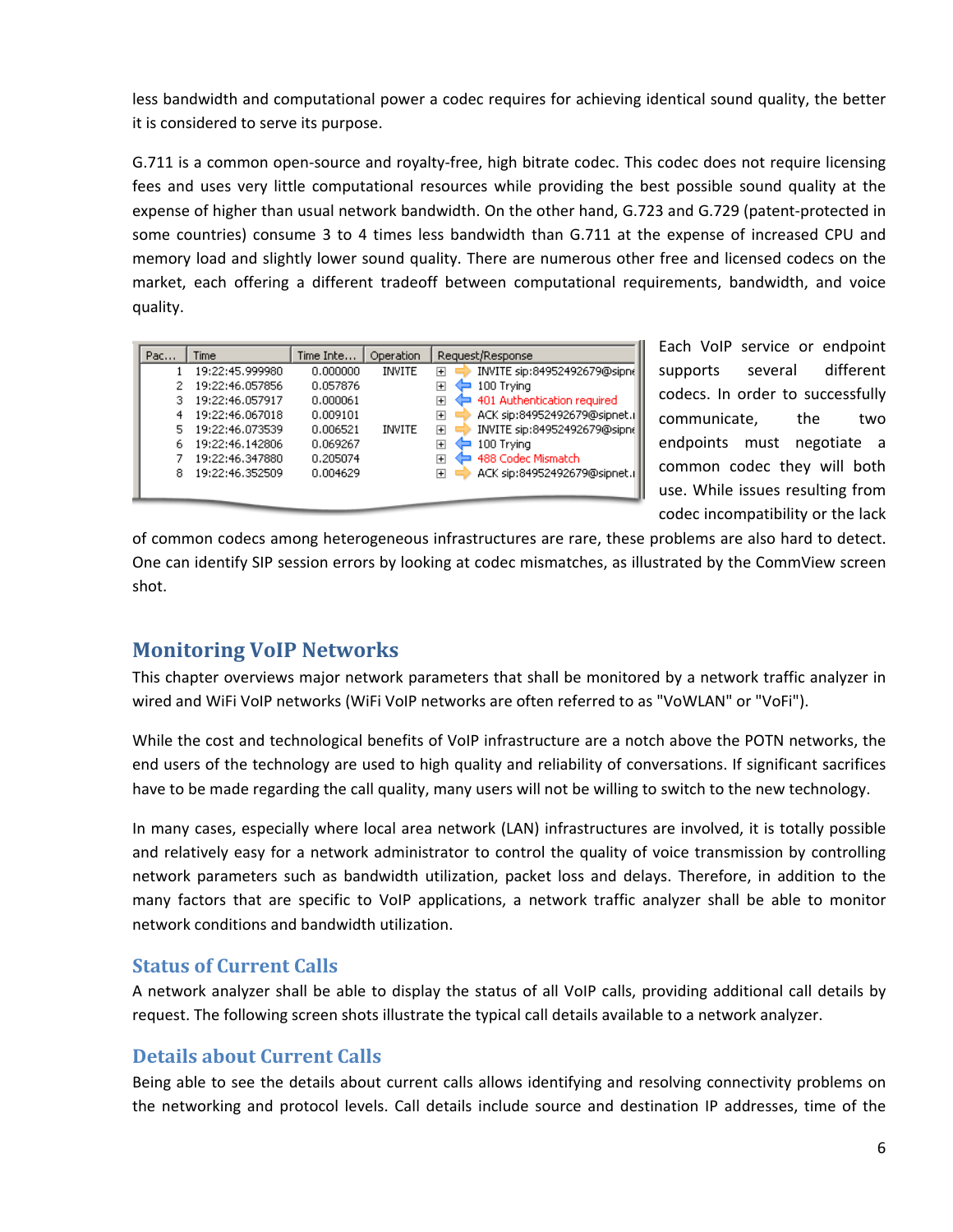<span id="page-6-0"></span>beginning and end of a conversation, call duration, call status, quality score, user agent types, as well as additional, protocol‐specific details such as authentication information and codec types.

One can identify many types of network problems by looking at the call details, as illustrated by the following CommView screen shot. In addition to the high‐level and statistical data displayed on the left pane, the user has access to the low‐level actual log of the signaling session on the right pane.

|          |            | <b>SIP Session</b>           |                       |    |                 |           |               |                     | $\boldsymbol{\mathsf{x}}$ |
|----------|------------|------------------------------|-----------------------|----|-----------------|-----------|---------------|---------------------|---------------------------|
|          | Session    | RTP Streams (2)              |                       |    |                 |           |               |                     |                           |
|          |            |                              |                       | Pa | Time            | Time Inte | Operation     |                     | Request/Response          |
| $\equiv$ |            | <b>Transport Information</b> |                       |    | 19:07:22.705480 | 0.000000  | <b>INVITE</b> | 圧                   | INVITE sip:55555@[        |
|          |            | Src IP                       | 86.140.116.2          | 2  | 19:07:22.879612 | 0.174132  |               | $\overline{+}$<br>▭ | 100 Trying                |
|          |            | <b>Src Port</b>              | 3091                  | 3  | 19:07:22.879698 | 0.000086  |               | $\overline{+}$      | 407 Proxy Authenti        |
|          |            | Dest IP                      | 69.90.155.70          |    | 19:07:22.891367 | 0.011669  |               | $\overline{+}$      | ACK sip:55555@fwc         |
|          |            | Dest Port                    | 5060                  | 5  | 19:07:22.900382 | 0.009015  | <b>INVITE</b> | $\overline{+}$      | INVITE sip:55555@I        |
|          |            | Protocol                     | <b>UDP</b>            | 6  | 19:07:23.085670 | 0.185288  |               | $\overline{+}$<br>▭ | 100 Trying                |
| $\equiv$ |            | Timing                       |                       |    | 19:07:23.085727 | 0.000057  |               | $\overline{+}$      | 100 trying -- your cl     |
|          |            | <b>Start Time</b>            | 8/23/2006 7:07:22 PM  | 8  | 19:07:23.403051 | 0.317324  |               | 田                   | 180 Ringing               |
|          |            | End Time                     | 8/23/2006 7:07:40 PM  | 9  | 19:07:23.819086 | 0.416035  |               | $\overline{+}$      | 200 OK                    |
|          |            | Duration                     | 0:00:17.8             | 10 | 19:07:23.825379 | 0.006293  |               | $\overline{+}$      | ACK sip:55555@83.         |
| Ξ        |            | Ouality                      |                       | 11 | 19:07:40.259384 | 16.434005 | <b>BYE</b>    | $\overline{+}$      | BYE sip:55555@83.         |
|          |            | MOS Score                    | 4.4                   | 12 | 19:07:40.558462 | 0.299078  |               | 田<br>⋍              | 200 OK                    |
|          |            | R-Factor                     | 93.2                  |    |                 |           |               |                     |                           |
| Ξ        | <b>SIP</b> |                              |                       |    |                 |           |               |                     |                           |
|          |            | Call ID                      | 24170@192.168.131.70  |    |                 |           |               |                     |                           |
|          | $\Box$     | <b>Calling Party</b>         |                       |    |                 |           |               |                     |                           |
|          |            | <b>Src Display Name</b>      |                       |    |                 |           |               |                     |                           |
|          |            | Src SIP Address              | 794379@fwd.pulver.com |    |                 |           |               |                     |                           |
|          |            | Src Tag                      | 30604                 |    |                 |           |               |                     |                           |
|          |            | Src User Agent               | PortSIP softphone 2.0 |    |                 |           |               |                     |                           |
|          | E          | <b>Called Party</b>          |                       |    |                 |           |               |                     |                           |
|          |            | Dest Display Name            |                       |    |                 |           |               |                     |                           |
|          |            | Dest SIP Address             | 55555@fwd.pulver.com  |    |                 |           |               |                     |                           |
|          |            | Dect Tag                     |                       |    |                 |           |               |                     |                           |
|          |            |                              | =======320/6.2.3      |    |                 |           |               |                     |                           |

# **Bandwidth Utilization**

The need for monitoring network bandwidth and controlling network conditions is paramount for delivering the expected voice quality in a VoIP system. VoIP adds strict requirements for bandwidth utilization, making it necessary to continuously monitor the network under normal and critical loads at least at the deployment



stage and while troubleshooting call quality problems. Being able to see network bandwidth utilization in real‐ time is essential for understanding the difference between the optimum and current environment, often enlightening network administrators that a simple traffic shaping can essentially increase the quality of the calls transferred over that network.

One can identify bandwidth utilization issues by looking at the shape of the

Stream Bandwidth chart, as illustrated on the screen shot. A bandwidth utilization problem can be clearly seen with the odd shape of the bandwidth graph, sharp spikes and uneven packet intervals.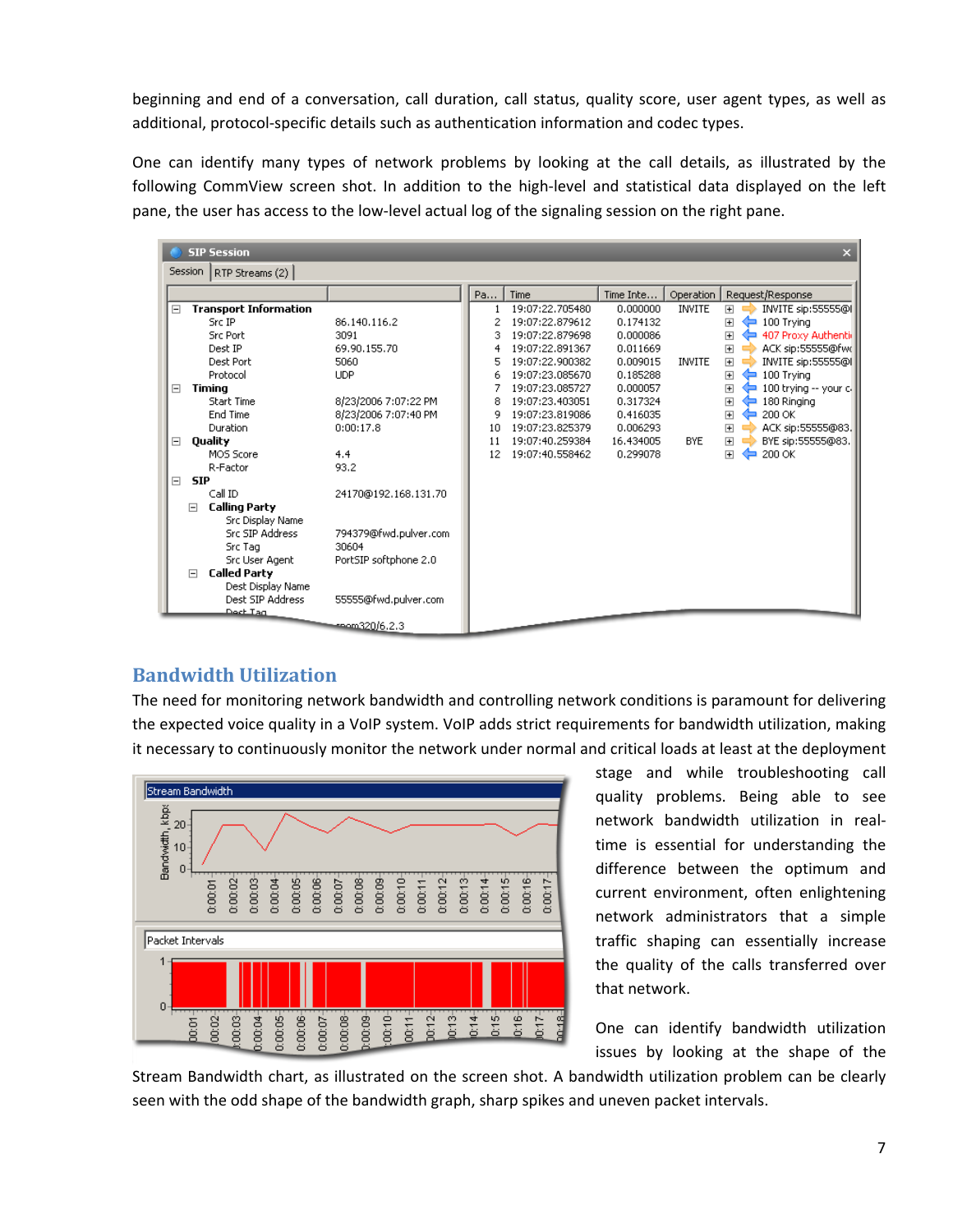## <span id="page-7-0"></span>**Endpoints**

There are multiple types of end-user endpoint devices such as PC software, IP phones, VoIP adaptors and gateways. Endpoints are responsible for originating, handling and ending conversations. Heterogeneous VoIP networks may have multiple types of endpoints with varying degrees of compatibility with the VoIP server and between each other. This is especially true for SIP-based VoIP networks.

A network analyzer identifies and displays the model names of endpoint devices, allowing tracking down connectivity problems and often fixing them with a simple software or firmware update without hunting around the network.

| <b>Endpoints</b><br>Top Callers Chart |                |                     |                    |        |       |      |        |            |  |  |
|---------------------------------------|----------------|---------------------|--------------------|--------|-------|------|--------|------------|--|--|
| Last Ac $\nabla$                      | IP Address     | MAC Address         | <b>Description</b> | Placed | Recei | Succ | Failed | Total Talk |  |  |
| 3:07:40 PM                            | 192.168.10.2   | WelltechCo:01:42:3D | SIP201 (lp201si    | 0      |       |      | 0      | 0:00:10.8  |  |  |
| 3:07:40 PM                            | 192.168.10.1   | WelltechCo:01:42:3C | SIP201 (lp201si    |        |       |      | 0      | 0:00:10.8  |  |  |
| 1:31:56 PM                            | 68.142.233.154 | AsustekCom:0D:D4:4D |                    | ٥      |       |      | 0      | 0:01:13.6  |  |  |
| 6:08:44 AM                            | 213.46.11.154  | AudioCodes:06:D0:C8 | Gateway 4.80A      | 3      | 3     | 6    | 0      | 0:01:21.9  |  |  |
| 6:08:44 AM                            | 213.46.11.14   | Cisco:4F:4D:01      | netH323v4 7.6.2    | 3      | 3     | 6    | 0.     | 0:01:21.9  |  |  |
| 7:07:40 PM                            | 69.90.155.70   | 80:AB:20:00:01:00   | snom320/6.2.3      | 0      |       |      | 0.     | 0:00:16.2  |  |  |
| 6:54:20 PM                            | 213.53.35.219  | 80:AB:20:00:01:00   | CommuniGatePr      | 0      | 2     |      |        | 0:00:34.0  |  |  |
| 6:54:20 PM                            | 86.140.116.2   | 00:00:01:00:00:00   | PortSIP softpho    | 3      |       |      |        | 0:00:50.2  |  |  |
| 3:32:57 PM                            | 86.192.4.88    | D-Link:C0:E8:FE     | CommuniGatePr      |        |       |      | 0      | 0:01:38.0  |  |  |
| 3:32:57 PM                            | 213.53.35.219  | Compex:36:FF:AC     | PortSIP softpho    |        | 0     | 0    | 0      | 0:00:24.3  |  |  |

# **Typical VoIP Problems**

Due to human perception, VoIP is much more sensitive to certain network conditions that are considered well within spec for most applications. Network issues such as packet loss, jitter, and packet sequence errors are inherent to IP networks, and are well corrected and tolerated by data transfer protocols. Voice transmissions are real‐time by the nature; hence the different approach to handling the network issues. Packet loss, jitter and out‐of‐order packets are tied closely to each other. Taking care of a single network issue can often reduce all three problems and significantly improve the quality of voice calls.

This chapter discusses network issues that affect the perceptual quality of VoIP calls.

#### **Packet Loss**

Packet loss occurs in every kind of network. All network protocols are designed to cope with the loss of packets in one way or another. TCP protocol, for example, guarantees packet delivery by sending re‐delivery requests for the lost packets. RTP employed by the VoIP protocol does not provide delivery guarantee, and VoIP must implement the handling of lost packets.

While a data transfer protocol can simply request re-delivery of a lost packet, VoIP has no time to wait for the packet to arrive. In order to maintain call quality, lost packets are substituted with interpolated data.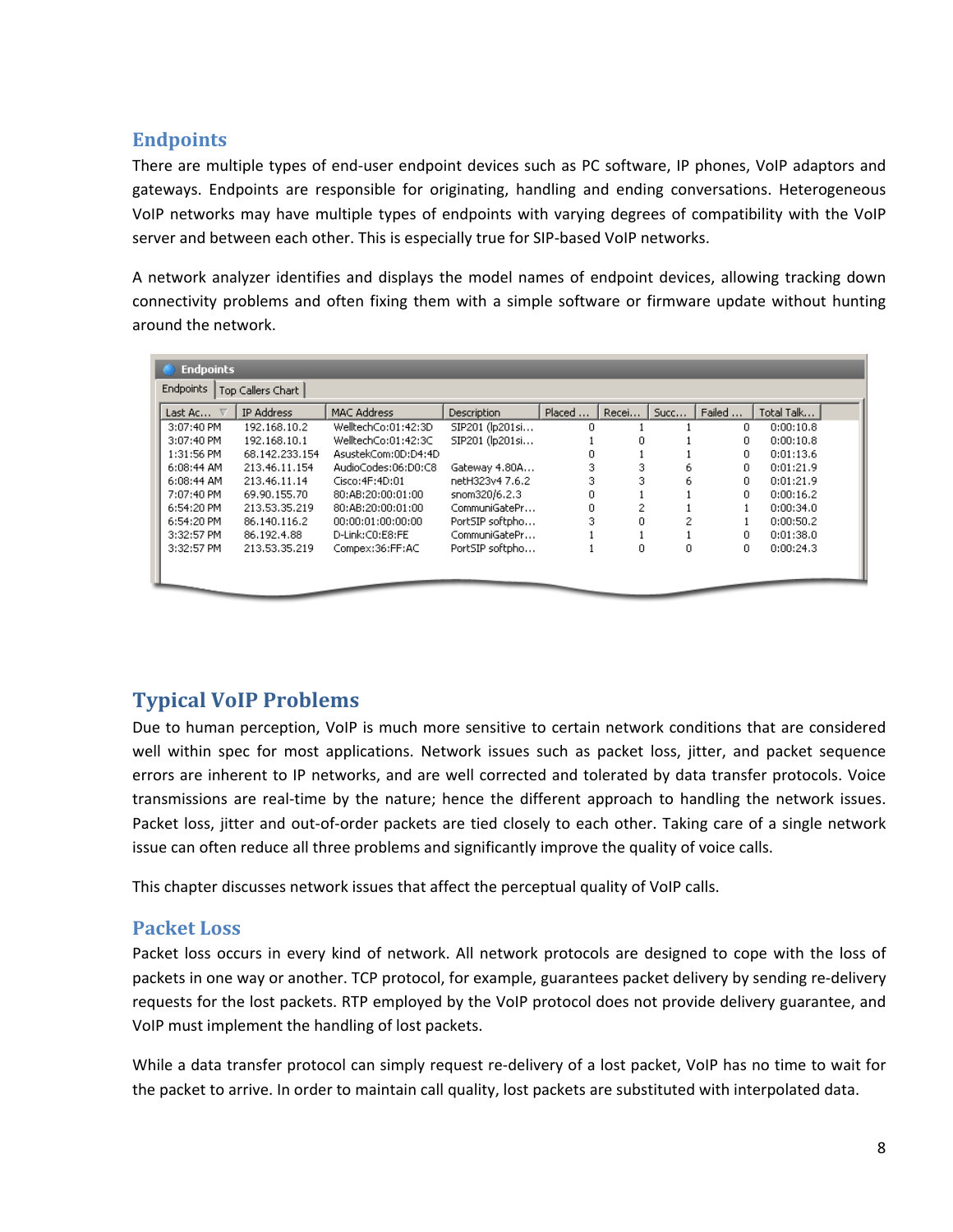<span id="page-8-0"></span>A technique called Packet Loss Concealment (PLC) is used in VoIP communications to mask the effect of dropped packets. There are several techniques that may be used by different implementations.

Zero substitution is the simplest PLC technique that requires the least computational resources. These simple algorithms generally provide the lowest-quality sound when a significant number of packets are discarded.

Waveform substitution is used in older protocols, and works by substituting the lost frames with artificially generated substitute sound. The simplest form of substitution simply repeats the last received packet. Unfortunately, waveform substitution often results in unnatural, "robotic" sound when a long burst of packets is lost.

The more advanced algorithms interpolate the gaps, producing the best sound quality at the cost of using extra computational resources. The best implementation can tolerate up to 20% of packets lost without significant degradation of voice quality.

While some PLC techniques work better than others, no masking technique can compensate for a significant loss of packets. When bursts of packets are lost due to network congestion, noticeable degradation of call quality occurs.

In VoIP, packets can be discarded for a number of reasons, including network congestion, line errors, and late arrival.

A network analyzer displays the number of lost packets. Better network analyzers display real‐time charts that allow visualizing the number of dropped packets as well as detect quality‐degrading bursts. Seeing the exact shape of packet-loss graphs allows network administrators to choose a Packet Loss Concealment technique that best matches the characteristics of a particular environment, as well as to implement measures to reduce packet loss on the network.



## **Jitter**

Jitter is a specific VoIP Quality of Service issue that may affect the quality of the conversation if it goes out of control.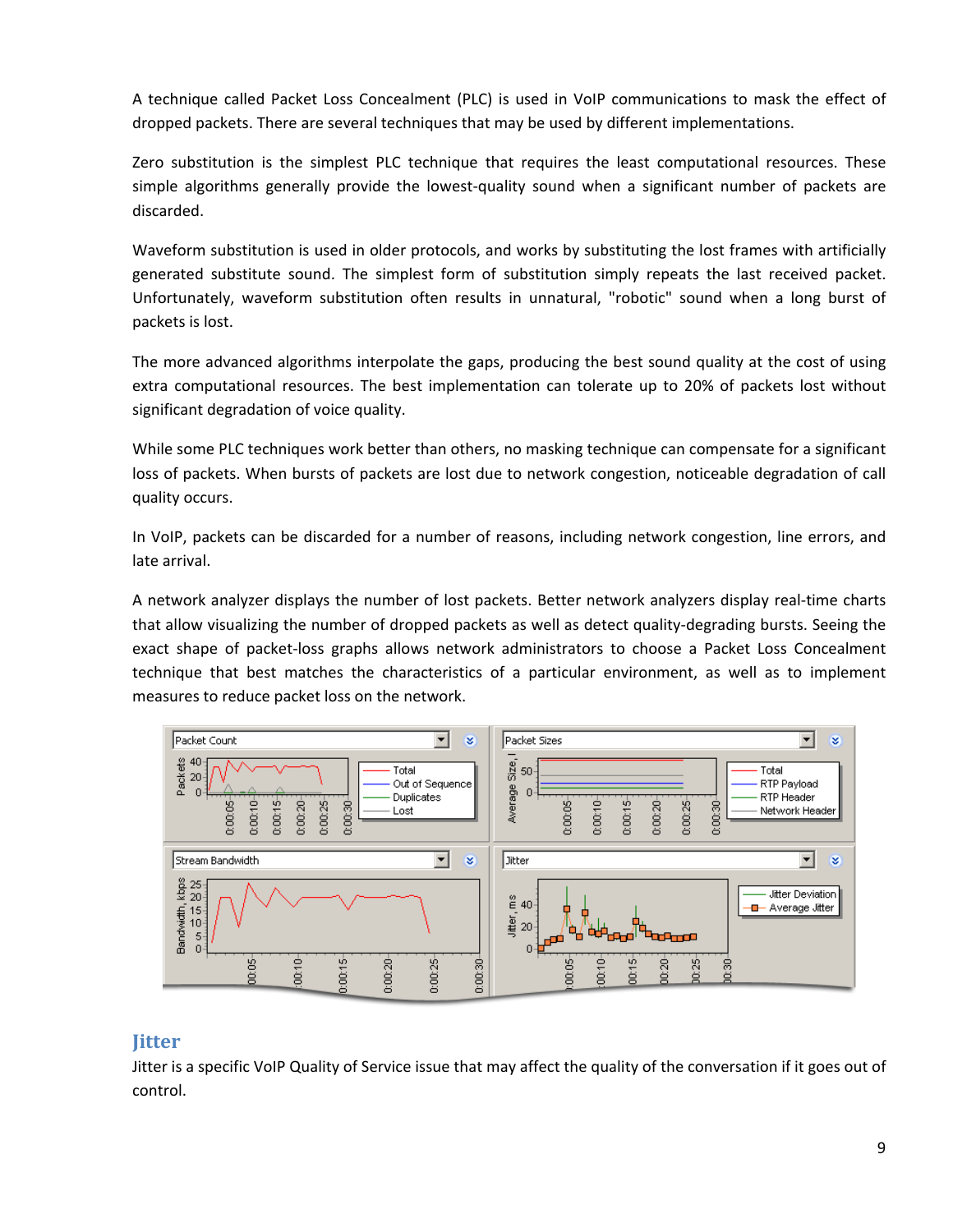<span id="page-9-0"></span>Unlike network delay, jitter does not occur because of the packet delay, but because of a variation of packet delays. As VoIP endpoints try to compensate for jitter by increasing the size of the packet buffer, jitter causes delays in the conversation. If the variation becomes too high and exceeds 150ms, callers notice the delay and often revert to a walkie-talkie style of conversation.

There are several steps to be taken to reduce jitter both on the network level and in the VoIP endpoints such as VoIP software, IP phones or dedicated VoIP adaptors. By definition, reducing the delays on the network helps keep the buffer under 150ms even if a significant variation is present. While the reduced delay does not necessarily remove the variation, it still effectively reduces the degree to which the effect is pronounced and brings it to the point where it's unnoticeable by the callers. Prioritizing VoIP traffic and implementing bandwidth shaping also helps reduce the variation of packet delay.

At the endpoint, it is essential to optimize jitter buffering. While greater buffers reduce and remove the jitter, anything over 150ms noticeably affects the perceived quality of the conversation. Adaptive algorithms to control buffer size depending on the current network conditions are often quite effective. Fiddling with packet size or using a different codec (e.g. G.711) often helps control jitter.

While jitter is caused by network delays more often than by endpoints, certain resource-struggling systems that are executed in concurrent environments, such as VoIP soft‐phones, may introduce significant and unpredictable variations in packet delays. While developing VoIP endpoints or examining call quality problems within existing VoIP infrastructure, it is very important to isolate the cause of jitter. A network analyzing tool can be extremely handy in localizing the source of the problem quickly and efficiently. A good network analyzer is capable of calculating jitter for every RTP stream and building jitter and jitter deviation charts along the time axis.

#### **Sequence Errors**

Data packets travel independently of one another, and are subject to various delays depending on the exact route they take. Out‐of‐sequence packets are not considered a problem for data transfers, as data transfer protocols can re‐order packets and reconstruct data without corruption. Due to the time‐sensitive nature of voice communications, VoIP systems are required to handle out‐of‐sequence packets in quite a different manner.

Some VoIP systems discard packets received out of order, while other systems discard out‐of‐order packets if they exceed the size of the internal buffer, which in turn causes jitter as described in the previous chapter. Sequence errors cause significant degradation of call quality.

Sequence errors may occur because of the way packets are routed. Packets may travel different paths through different IP networks, causing different delivery times. As a result, lower-numbered packets may arrive at the endpoint later than higher-numbered ones. The packets are usually received in the buffer, allowing the endpoint to rearrange out‐of‐order frames and reconstruct the original signal. However, the size of internal buffer is limited to control jitter, and significant variance in the orderly delivery of packets may cause the endpoints to discard frames, resulting in both jitter and dropped packet issues.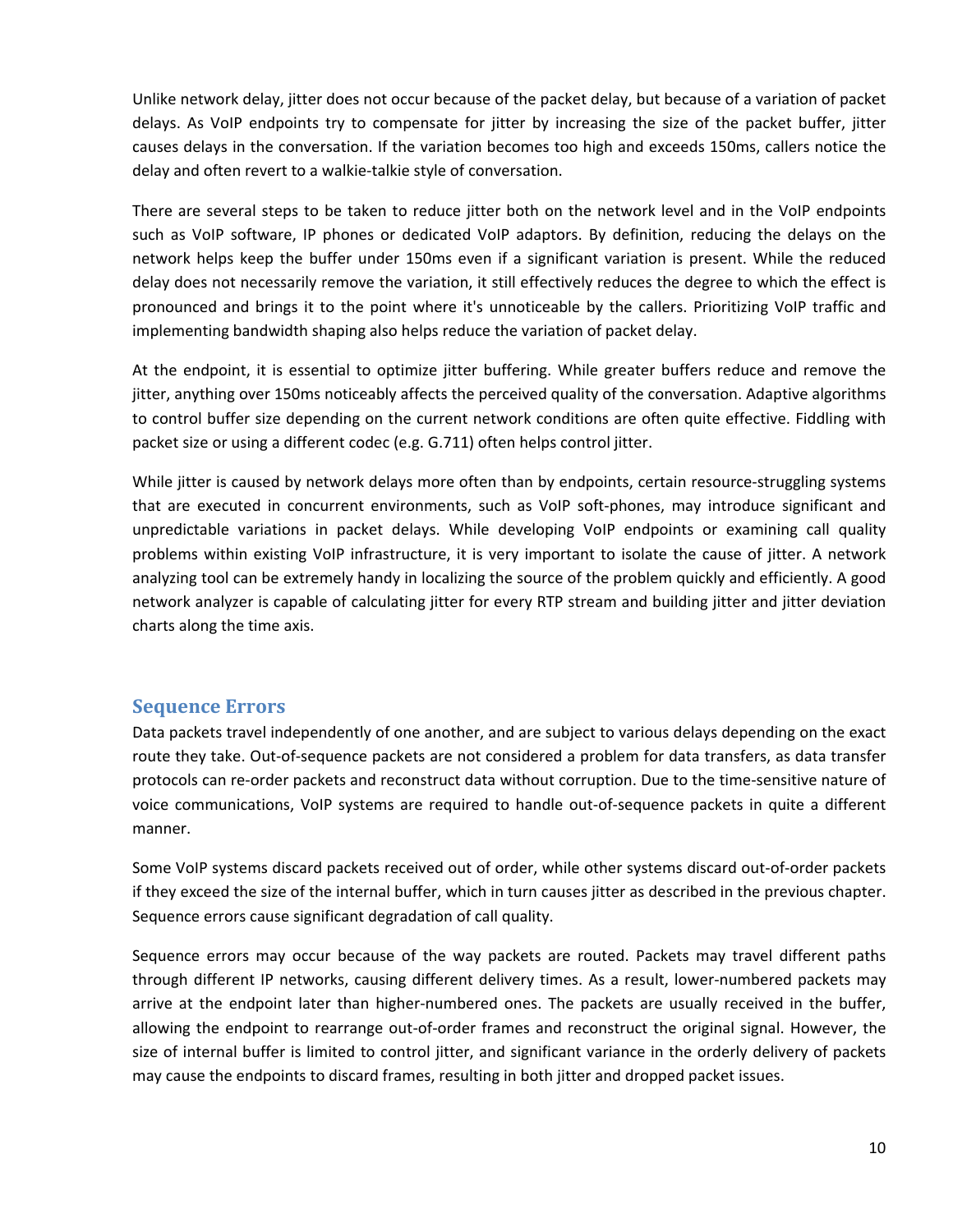<span id="page-10-0"></span>Routing VoIP calls through consistent routes to avoid spreading packets from the same call over different paths allows for significant reduction in sequencing errors.

### **Codec Quality**

A codec is software that converts audio signals into digital frames and vice versa. Codecs are characterized with different sampling rates and resolutions. Different codecs employ different compression methods, using different bandwidth and computational requirements.

Choosing the best codec for particular network conditions may considerably increase the quality of voice calls. If the network has low effective bandwidth, choosing otherwise great lossless G.711 codec would be a mistake, as the quality of the calls would suffer because of bandwidth limitations and lost packets rather than codec quality. If there is less than 64 Kbit/s of available bandwidth, picking a low-bitrate, highcompression G.729 or G.723 codec is much more appropriate.

Note that while a local area network (LAN) may provide high bandwidth, external calls may be subject to bandwidth bottleneck in the upstream. ADSL and cable network providers often offer limited upstream bandwidth, which results in upstream congestion if multiple VoIP calls are carried concurrently. In this case, low-bandwidth codecs may provide better results. G.711 (PCM), a high-bandwidth codec, provides the best audio quality yet consumes the most bandwidth. G.729a (CS‐ACELP), G.723.1 (MP‐MLQ) and G.726 (ADPCM) offer varying conversation quality, sorted by decreasing relative quality.

The codec choice will not take place automatically. A system administrator must specify and prioritize codecs available to the particular VoIP system. Taking care of the wrong choice of codec may significantly improve conversation quality. By logging and displaying the session flow, a network analyzer allows seeing the codec negation process, i.e. the codecs available to the endpoints, as well as the final negotiated codec choice.

| Pa                    | Time                                                                                        | Time $In$                                              | Operation     | Request/Response                                                                                                                                                                                                                                                                                                                                                                            | CSea                                            |
|-----------------------|---------------------------------------------------------------------------------------------|--------------------------------------------------------|---------------|---------------------------------------------------------------------------------------------------------------------------------------------------------------------------------------------------------------------------------------------------------------------------------------------------------------------------------------------------------------------------------------------|-------------------------------------------------|
| 1                     | 15:07:20.968571                                                                             | 0.000000                                               | <b>INVITE</b> | INVITE sip:2222@192.168.10.2<br>F<br><b>Header</b><br>F<br><b>Content</b><br>$\Box$<br>$v=0$<br>o=SIP201 12367 0 IN IP4<br>192.168.10.1<br>s=SIP201 Session<br>i=Audio Session<br>c=IN IP4 192.168.10.1<br>$t=0.0$<br>m=audio 16384 RTP/AVP 0 8 18 4 18<br>a=rtpmap:0 PCMU/8000/1<br>a=rtpmap:8 PCMA/8000/1<br>a=rtpmap:18 G729/8000/1<br>a=rtpmap:4 G723/8000/1<br>a=rtpmap:18 G729/8000/1 | 1 INVITE                                        |
| 2<br>з<br>4<br>5<br>6 | 15:07:21.322004<br>15:07:29.146735<br>15:07:29.228749<br>15:07:40.127723<br>15:07:40.202025 | 0.353433<br>7.824731<br>0.082014<br>10.898<br>0.074302 | <b>BYE</b>    | 180 Ringing<br>$\overline{+}$<br>$\overline{+}$<br>200 OK<br>$\overline{+}$<br>ACK sip:2222@192.168.10.2:5060<br>$\overline{+}$<br>BYE sip:2222@192.168.10.2:5060<br>200 OK<br>$\overline{+}$                                                                                                                                                                                               | 1 INVITE<br>1 INVITE<br>1 ACK<br>2 BYE<br>2 BYE |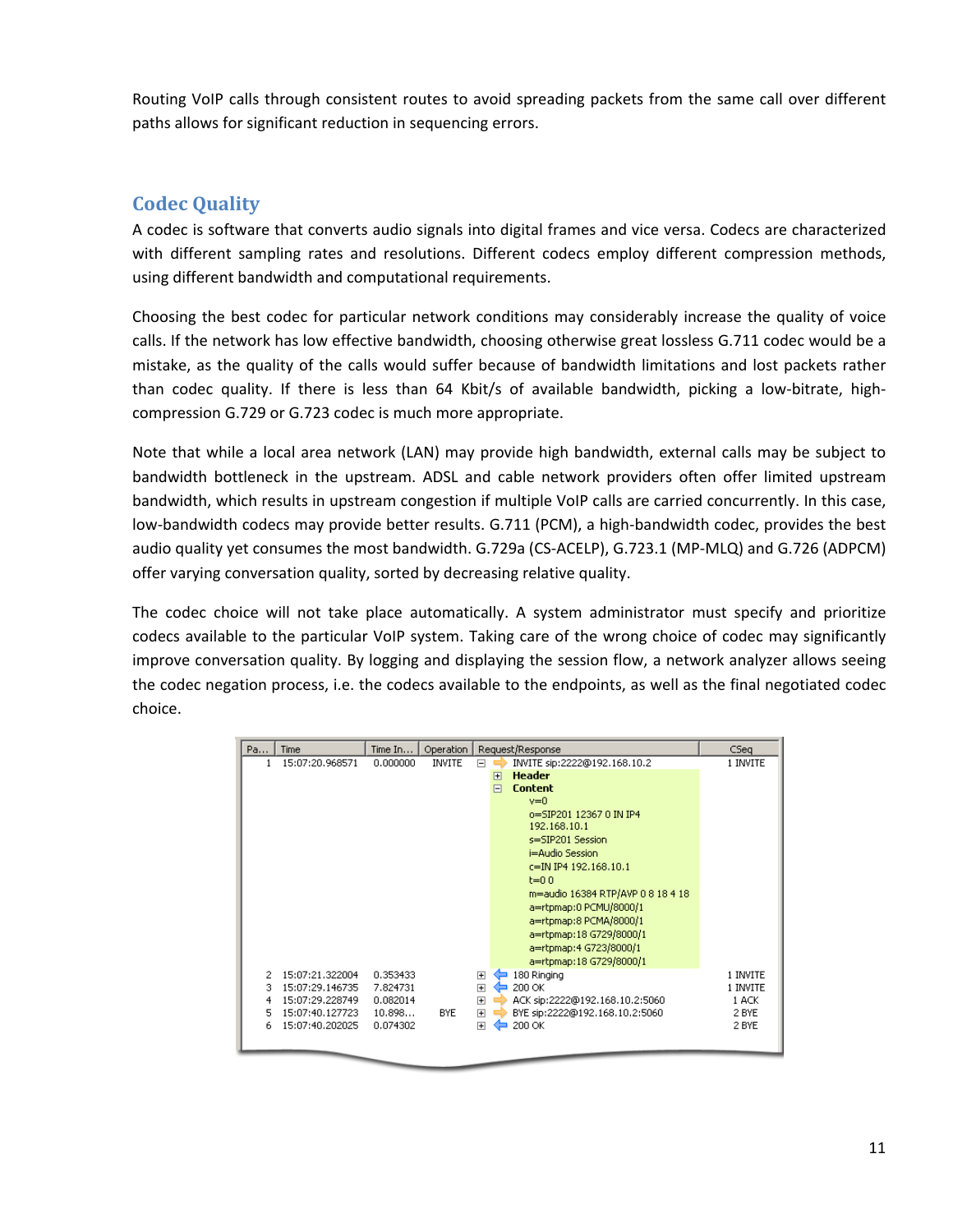# <span id="page-11-0"></span>**Assessing Sound Quality**

Measuring sound quality by placing a test call and listening to the remote party is highly subjective when developing or deploying a VoIP system. There are existing formal methods to give qualitative and quantitative assessments to voice quality.

This chapter explains the methods used to assess the quality of a VoIP conversation.

#### **MOS and RFactor**

In order to provide quantitative assessment of the quality of VoIP communications, the Mean Opinion Score (MOS) has been introduced. The MOS indicates the perceived voice quality of a VoIP conversation, ranking the call quality as a number in the range 1 to 5.

Originally, the MOS was meant to represent the arithmetic mean average of all the individual quality assessments given by people who listened to a test phone call and ranked the quality of that call. Today, human participation is no longer required to determine the quality of the audio stream. Modern VoIP quality assessment tools employ artificial software models to calculate the MOS.

The MOS is highly subjective. One should not make decisions on a VoIP system based on the MOS alone. Other measurable parameters should be analyzed such as network delay, packet loss, jitter, and so on. As an alternative to the MOS, a different, less subjective rating has been introduced.

R‐Factor is an alternative method of assessing call quality. Scaling from 0 to 120 as opposed to the limited scale of 1 to 5 makes R-Factor a somewhat more precise tool for measuring voice quality. R-Factor is calculated by evaluating user perceptions as well as the objective factors that affect the overall quality of a VoIP system, accounting for the Network R‐factor and the User R‐factor separately.

| <b>User Satisfaction Level</b> | <b>MOS</b>  | R-Factor     |
|--------------------------------|-------------|--------------|
| Maximum using G.711            | 4.4         | 93           |
| Very satisfied                 | $4.3 - 5.0$ | 90-100       |
| Satisfied                      | $4.0 - 4.3$ | 80-90        |
| Some users satisfied           | $3.6 - 4.0$ | 70-80        |
| Many users dissatisfied        | $3.1 - 3.6$ | 60-70        |
| Nearly all users dissatisfied  | $2.6 - 3.1$ | 50-60        |
| Not recommended                | $1.0 - 2.6$ | Less than 50 |

The following table demonstrates the effect of the MOS and R‐Factor on the perceived call quality.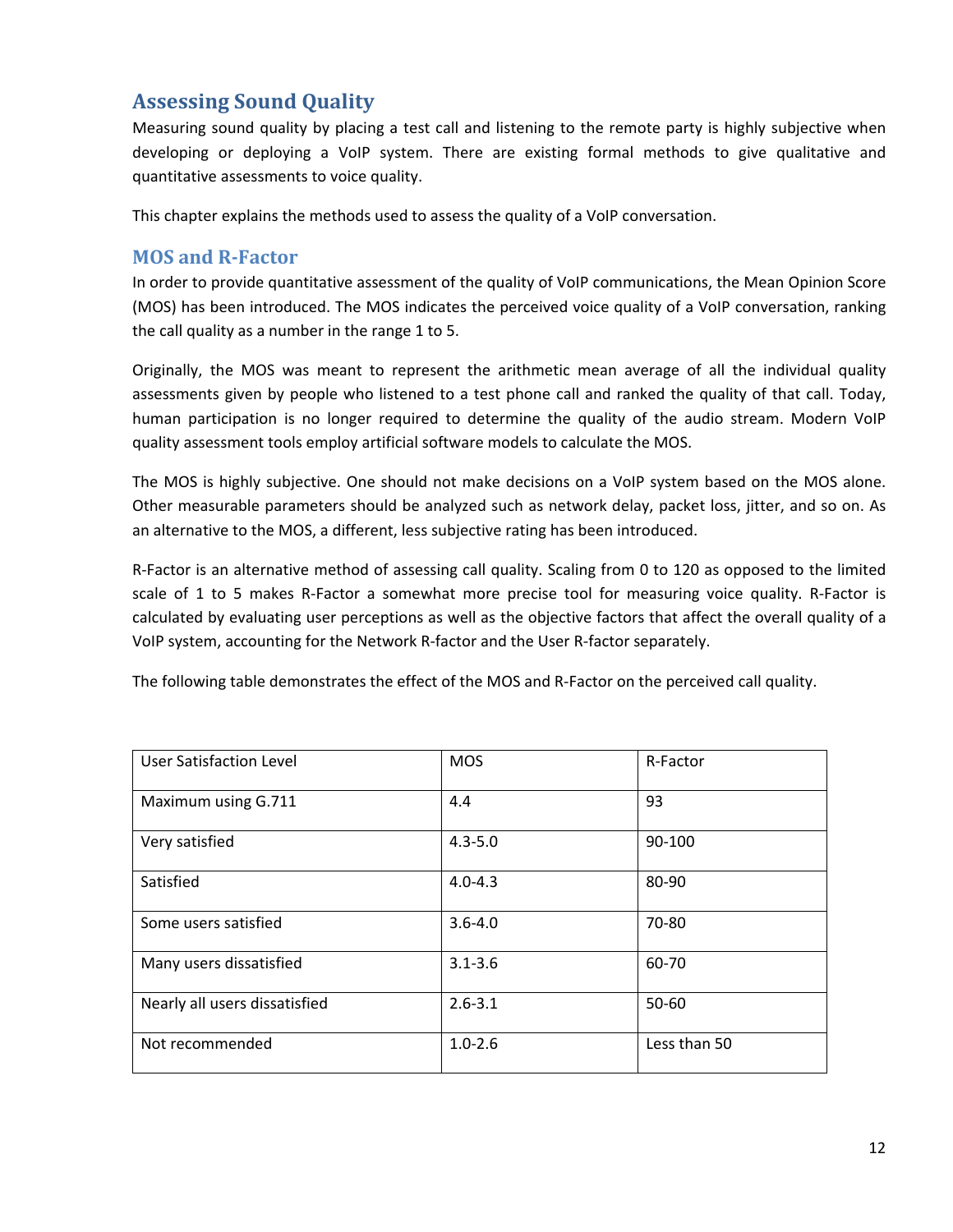<span id="page-12-0"></span>Some users believe R-Factor to be a more objective measure of the quality of a VoIP system than MOS. Still, a network analyzer should be able to calculate both scores and produce the two assessments for better judgment of the call quality.

The following screen shot displays the details about two RTP streams (one stream in each direction) within a SIP call with a measured MOS of 4.0 in one direction and 2.7 in the other direction. According to the quality standard, MOS of 4.0 means overall good sound quality, and demonstrates that the one direction of the call has a perceptible level of distortion that will be noticed by some users but will only disturb a few. At the same time, the RTP stream in the other direction demonstrates poor quality (MOS of 2.7), with varying MOS over time. Analyzing network parameters and making certain modifications to the network or choosing a different codec may still improve the quality of this particular VoIP network.



# **Actual Call Playback**

| CommView for WiFi Media Stream Player |        |        |  |  |  |  |  |
|---------------------------------------|--------|--------|--|--|--|--|--|
| Play                                  |        |        |  |  |  |  |  |
| 334466@sipline                        |        |        |  |  |  |  |  |
|                                       |        |        |  |  |  |  |  |
| Mute                                  | 0:00.0 | 0:33.9 |  |  |  |  |  |
| 1746134@sipline                       |        |        |  |  |  |  |  |
|                                       |        |        |  |  |  |  |  |
| Mute                                  | 0:09.5 | 0:32.8 |  |  |  |  |  |

The MOS and R‐Factor do not tell the whole story about the quality of a particular VoIP system. These measurements are merely suggested baseline points for expected call quality in a VoIP deployment. In order to get an idea on the exact correlation between the numerical measures and the actual quality of the call, one has to listen to various conversations and give their judgment on the acceptable quality.

The ability to play back actual conversations is essential for successful VoIP deployments. A network analyzer provides the means to record and

play back calls to assess voice quality by simply listening to the voice, as shown on the screen shot.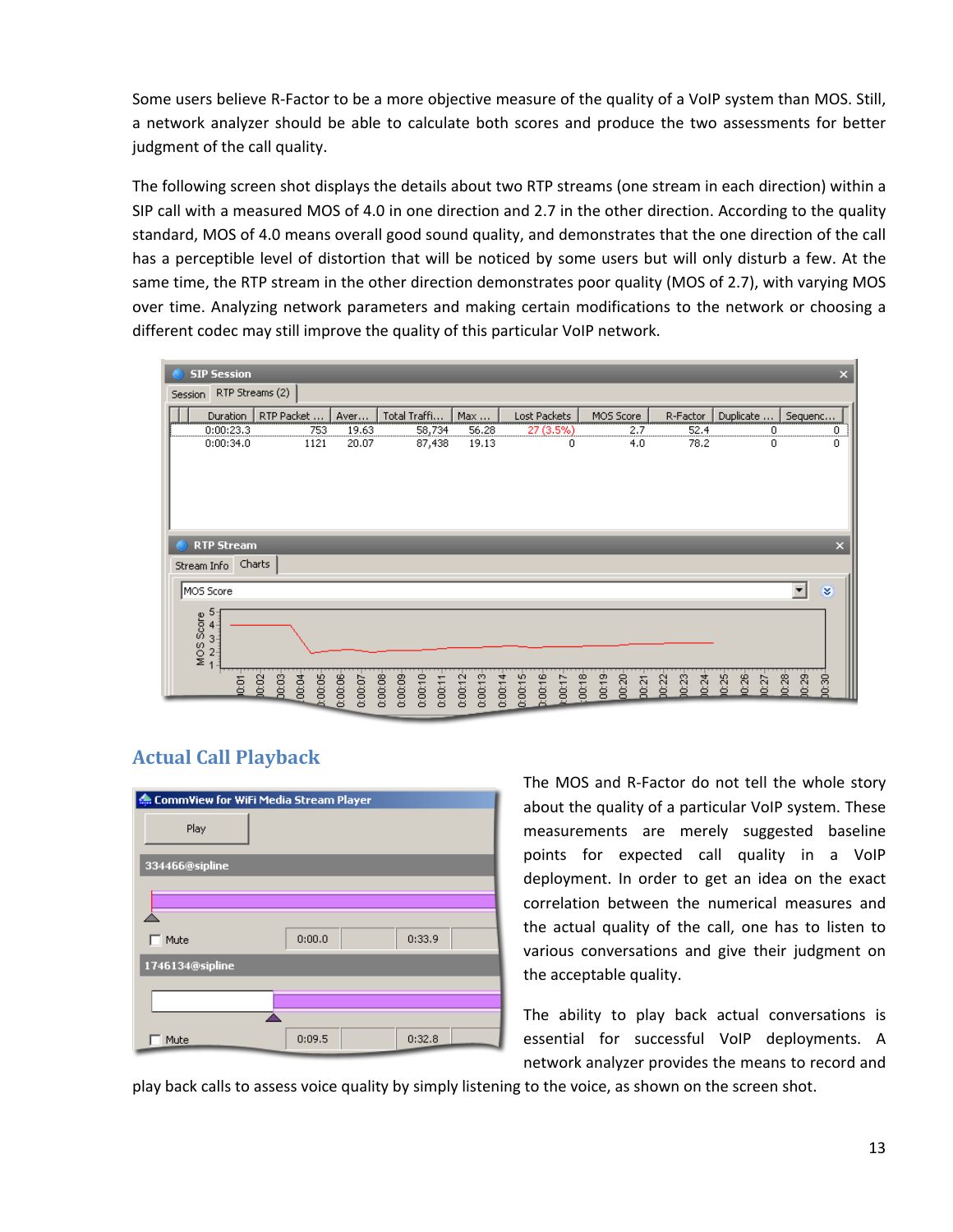# <span id="page-13-0"></span>**VoWLANSpecific Factors**

Wireless networking introduces specific problems affecting the quality of VoIP conversations. There are a limited number of users who can use a single wireless access point at the same time while maintaining acceptable voice quality. Limited reception and low signal strength alter available bandwidth and affect the number of retries. Adjusting the settings of endpoints and wireless access points to permit prioritizing voice traffic over data with the use of Quality of Service (QoS) allows for increased call quality with no extra effort.

VoIP over wireless networks may suffer from numerous problems that are nonexistent on wired networks. This chapter discusses the various factors that affect the quality of VoIP calls transferred over wireless networks.

#### **Number of Clients per AP**

Wi-Fi access points have limited bandwidth, effectively restricting the number of concurrent VoIP users. Depending on the choice of codecs by the endpoints and the 802.11 standard used in the hardware the number of simultaneous VoIP calls supported by a wireless access point may vary. Analyzing the average and peak numbers of connected clients is crucial for the deployment of a VoIP system, allowing making a weighed choice of hardware and codecs. The following screenshot illustrates a few clients connected to wireless access points, as well as a number of other parameters discussed in the next chapters.

| 그미지<br><b>CommView for WiFi - D-Link DWA-552 Xtreme N Desktop Adapter</b> |                           |                               |         |                   |                  |                        |              |         |       |        |  |
|---------------------------------------------------------------------------|---------------------------|-------------------------------|---------|-------------------|------------------|------------------------|--------------|---------|-------|--------|--|
| File<br>Search View                                                       | Tools Settings Rules Help |                               |         |                   |                  |                        |              |         |       |        |  |
| $P - P - Q$<br>$\frac{1}{\sqrt{2}}$<br>79                                 |                           |                               |         |                   |                  |                        |              |         |       |        |  |
| Modes<br>M Channels                                                       |                           | Latest IP Connections         |         | <b>G</b> Packets  | $\boxed{m}$ VoIP | I Logging   /<br>Rules | $\bullet$    | Alarms  |       |        |  |
| MAC Address                                                               | Chan                      | Type $\overline{\phantom{a}}$ | SSID    | <b>Encryption</b> | Signal           | Rate                   | <b>Bytes</b> | Packets | Retry | ICV Er |  |
| D-Link:57:B8:2D                                                           | 2                         | AP                            | DOT11N  | WPA-CCMP          | 48/68/85         | 1/106.97/300 1,740,704 |              | 5,608   | 113   | 609    |  |
| D-Link:E9:05:00                                                           | 11                        | AP                            | OFFICE5 | WEP               | 46/57/68         | 1/13.99/54             | 123,346      | 1,190   | 89    | 0      |  |
| IntelCorpo:A0:8F:B5                                                       | 2                         | <b>STA</b>                    |         | WPA               | 38/52/83         | 18/56.89/65            | 570,414      | 2,876   | 17    | 0      |  |
| D-Link:03:96:1F                                                           | 2                         | <b>STA</b>                    |         | WPA               | 43/58/80         | 1/150.79/300           | 977,582      | 2,428   | 230   | 697    |  |
| Netgear: D2:37:53                                                         | 11                        | <b>STA</b>                    |         | WEP               | 23/36/56         | 11/43.59/54            | 83,704       | 1,150   | 130   | 0      |  |
|                                                                           |                           |                               |         |                   |                  |                        |              |         |       |        |  |

With the advent of 802.11n technology that presently supports speeds up to 300 Mbps and will soon support 600 Mbps, the issue of the number of concurrent VoIP calls becomes less critical, but the older 802.11b (11 Mbps), 802.11g (54 Mbps), and 802.11a (54 Mbps) gear is still far more common than the newer 802.11n devices. Online bandwidth calculators are widely available; using one such calculator, the network administrator can get necessary metrics that depend on the 802.11 standard and codes being used. For example, for an 802.11g WLAN and G.729 as the VoIP codec, 27 simultaneous VoIP calls are recommended with an anticipated MOS of 3.8, with the maximum being 98 simultaneous VoIP calls with an anticipated MOS of 3.2. Using 802.11b instead of 802.11g decreases the number of simultaneous calls by approximately five times. Using a wideband G.711 codec with an 802.11g access point, 15 simultaneous VoIP calls are recommended with the anticipated MOS of 4.1, the maximum being 53 simultaneous VoIP calls with the anticipated MOS of 3.4.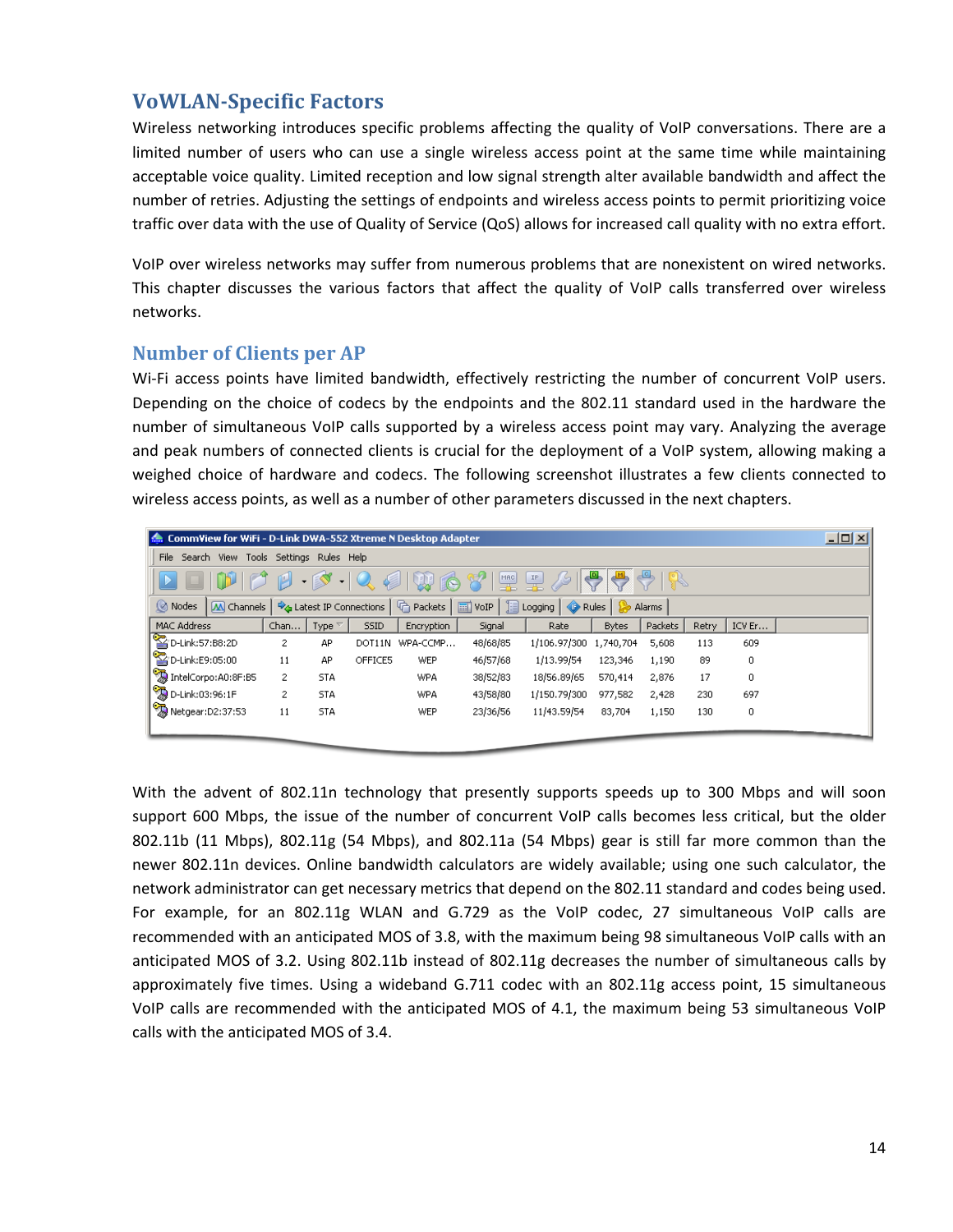#### <span id="page-14-0"></span>**Signal Strength**

The signal strength affects the effective transmission speed of a wireless connection, having immediate effect on the quality of a VoIP call. Low signal causes endpoint hardware to choose lower transmission speeds, possibly invalidating the initial choice of codec. Low signal levels affect the number of packet retries, causing out‐of‐order packets and contributing to jitter. Needless to say, lower than usual signals may drop transmission rates to the point where voice transmission quality becomes unacceptable.

A network analyzer continuously monitors and displays signal levels and transmission rates of all wireless stations, allowing network administrators detect insufficient rates, make necessary hardware relocations and/or perform codec adjustments to match the effective bandwidth.

#### **Number of Retries**

Wireless data transmission is much more susceptible to errors than wired. Packets sent over wireless networks are often lost, causing wireless hardware to retransmit the same packets over and over again. As described in the previous chapters, VoIP discards packets that are received too late or out of order. As such, wireless packet retries contribute to voice quality issues such as jitter and drops in audio streams caused by dropped frames.

High numbers of retries reduce the effective speed of the wireless network, lowering available bandwidth and making the data transfer speed variable; which, in turn, contributes to jitter and makes it even tougher to maintain an acceptable quality of conversation. Using the statistics proved by a Wi‐Fi network analyzer, you can determine the number of retries on a per‐node basis, as illustrated by the screen shot above. While some retries inevitably happen in any 802.11 network, a high number of retries compared to the total number of packets typically indicates that the clients are located too far away from the access point(s) or the level of radio interference is too high.

## **Wireless QoS (WMM)**

Wi-Fi Multimedia (WMM) is a Wi-Fi Alliance certification based on the IEEE 802.11e draft standard. It

| <b>QOS ENGINE SETUP</b>                                  |                                                                 |
|----------------------------------------------------------|-----------------------------------------------------------------|
| Enable OoS Engine : <del>□</del>                         |                                                                 |
| <b>Automatic Classification:</b>                         |                                                                 |
| <b>Dynamic Fragmentation:</b>                            | ⊽                                                               |
| Automatic Uplink Speed : <del>□</del>                    |                                                                 |
| Measured Uplink Speed: Not Estimated                     |                                                                 |
| Manual Uplink Speed: $\frac{128}{128}$                   | <b>kbps</b> << Select Transmission Rate $\overline{\mathbf{v}}$ |
|                                                          | Connection Type: Cable Or Other Broadband Network v             |
| Detected xDSL or Other No<br><b>Frame Relay Network:</b> |                                                                 |
| <b>10 -- QOS ENGINE RULES</b>                            |                                                                 |
|                                                          |                                                                 |
| Name<br>All OoS                                          | Protocol<br>Priority<br>(1255)<br>$<<$ UDP $<$<br>100<br>17     |
|                                                          |                                                                 |
| Local IP Range<br>⊽<br>to 255.255.255.255<br>0.0.0.0     | Local Port Range<br>to 65535<br>1024                            |

time-sensitive transmissions allows reducing packets. Using QoS is a simple and provides basic QoS features to IEEE 802.11 networks. Prioritizing VoIP traffic over less variability in the transmission of the VoIP inexpensive solution to greatly improve the quality of VoIP calls.

When you configure QoS on a wireless congestion avoidance methods to ensure network, you specify and prioritize the VoIP traffic. In effect, a wireless access point will apply congestion management and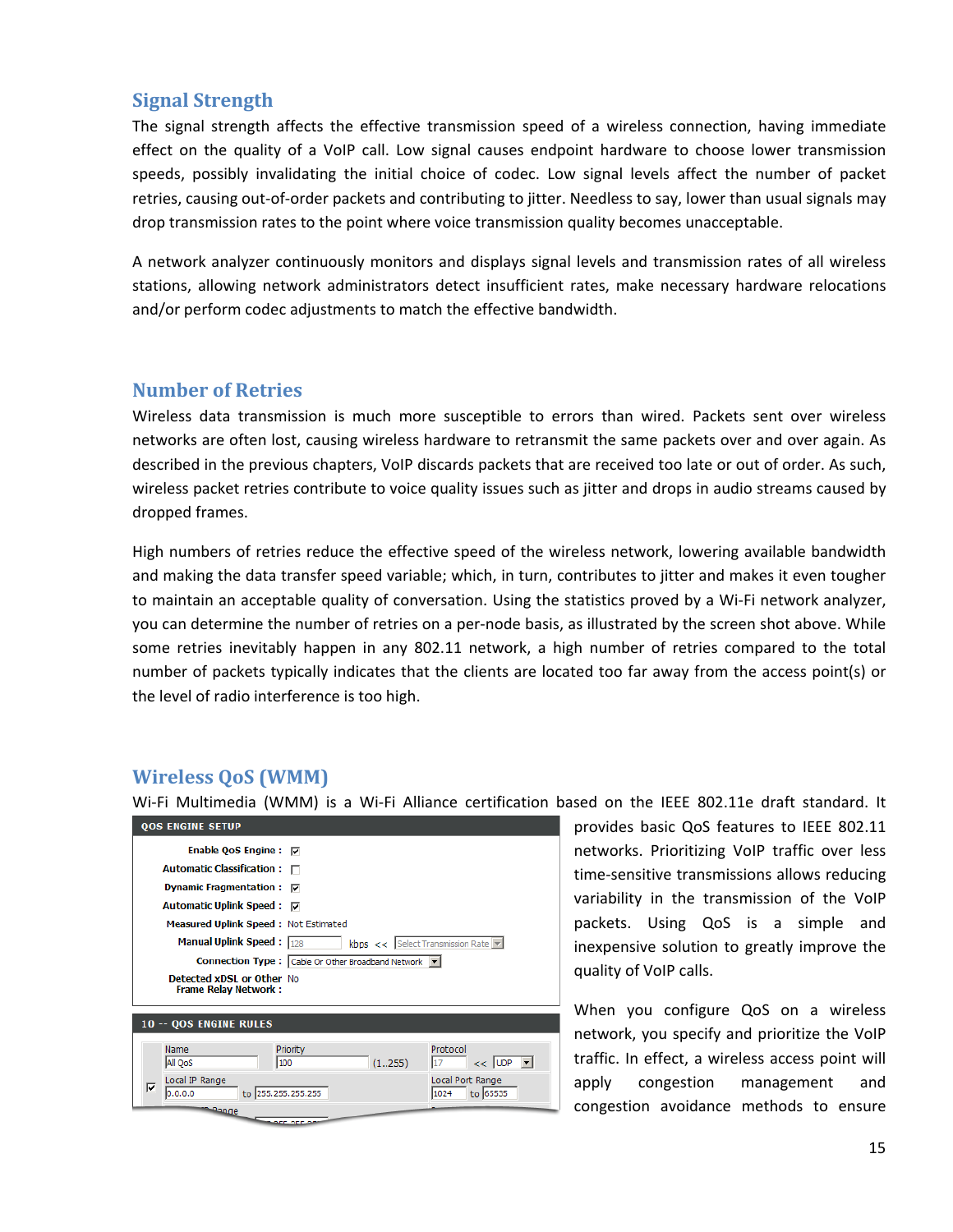<span id="page-15-0"></span>the priority transmission of the VoIP packets as opposed to the regular best-effort delivery technique. Implementing QoS in the wireless environment network allows getting more predictable performance and



an access point. QoS has arguably the best price/performance ratio of all better effective transmission rates, reducing VoIP jitter and the effects caused by dropped and out‐of‐order packets. Enabling QoS is generally as simple as adjusting the settings in the endpoints and the wireless access point. The screen shot above illustrates a typical QoS engine configuration of adjustments to the configuration of a wireless network.

While configuring QoS in an access point appears to be a simple task, it's important to verify that the QoS works as intended, i.e. the QoS engine rules are correctly applied, VoIP packets are prioritized while others are not, and that the wireless nodes involved in VoIP communications support WMM on the driver level. Since a wireless network monitoring tool can capture and decode individual packets, it is quite possible to examine the captured packets for QoS compliance. Specifically, for the packets that are used in VoWLAN communications, the Data Subtype should be set to "QoS Data," and the QoS Control field that contains the data priority level should be set to a non‐zero value. Respectively, in non‐VoIP packets the QoS Control field should be set to zero. If the Data Subtype is set to "Data" rather than "QoS Data" for some of the clients, this typically indicates that the client is not WMM‐aware on the driver level.

# **Reporting**

Real-time analysis is important for performing on-site adjustments to a VoIP

system being developed or deployed. A more comprehensive analysis provides benefits of greater statistics samples, better usability, and visibility of essential issues. While real-time analysis is mostly usable to technical specialists, the team leaders and the management can use a properly formatted report. A processed report makes for a great presentation or a brief report during a corporate meeting.

The ability to generate custom reports highly benefits a network analyzer. The following screen shot demonstrates typical information available in a VoIP system performance report.